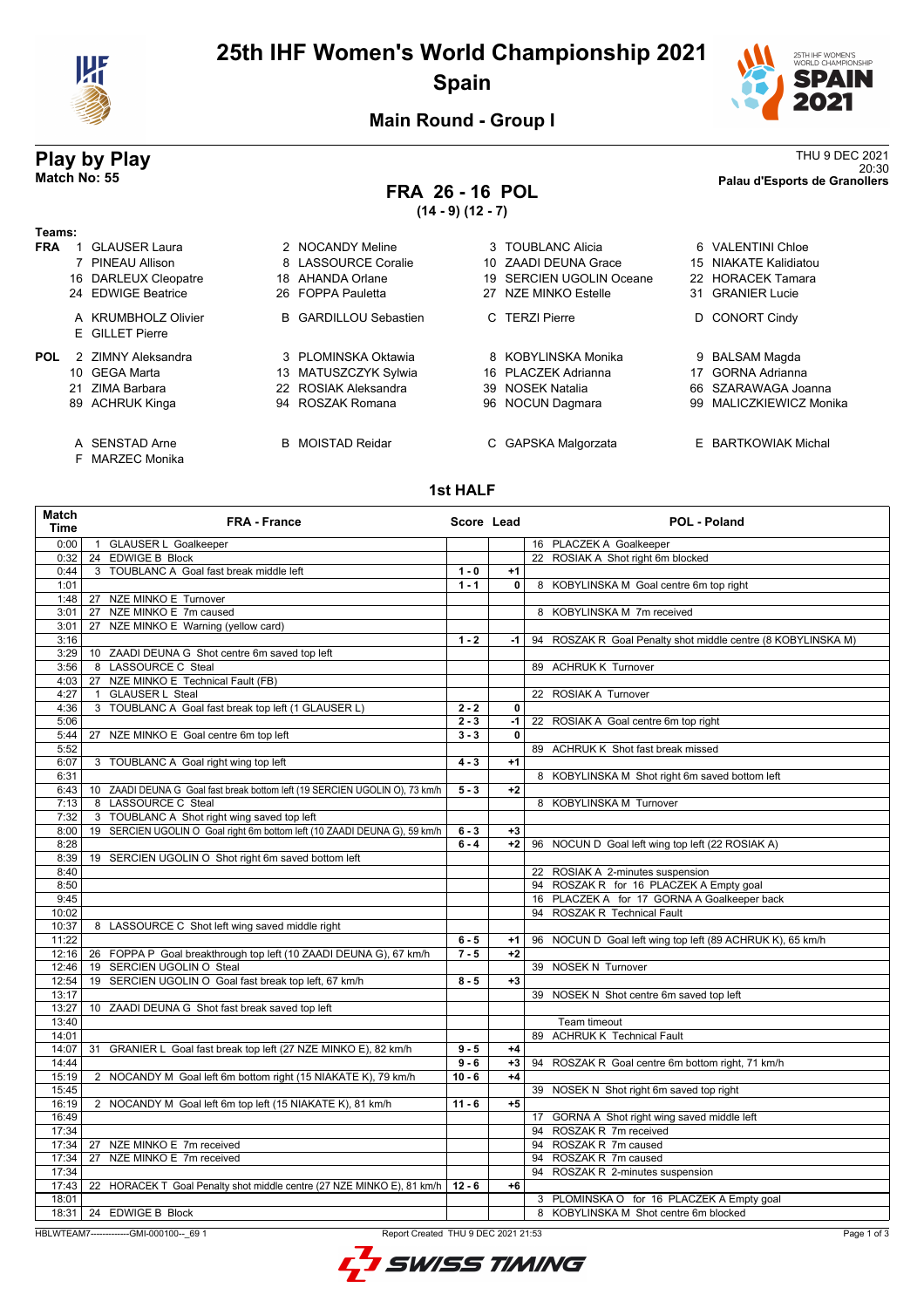



## **Main Round - Group I**

**Play by Play**<br>Match No: 55<br>Palau d'Esports de Granollers<br>Palau d'Esports de Granollers

# 20:30 **Match No: 55 Palau d'Esports de Granollers**

## **FRA 26 - 16 POL (14 - 9) (12 - 7)**

### **1st HALF**

| <b>Match</b><br><b>Time</b> | <b>FRA - France</b>                                                | Score Lead |      | <b>POL - Poland</b>                                             |
|-----------------------------|--------------------------------------------------------------------|------------|------|-----------------------------------------------------------------|
| 18:54                       | 31<br>GRANIER L Shot right wing saved top left                     |            |      |                                                                 |
| 19:40                       |                                                                    |            |      | 16 PLACZEK A for 94 ROSZAK R Goalkeeper back                    |
| 19:45                       |                                                                    |            |      | 9 BALSAM M Shot right wing saved top centre                     |
| 19:54                       | 15 NIAKATE K Technical Fault                                       |            |      |                                                                 |
| 20:24                       |                                                                    |            |      | 8 KOBYLINSKA M Turnover                                         |
| 21:06                       | 2 NOCANDY M Shot centre 6m saved bottom right                      |            |      |                                                                 |
| 21:13                       |                                                                    | $12 - 7$   | $+5$ | 3 PLOMINSKA O Goal fast break top right (16 PLACZEK A), 78 km/h |
| 21:25                       | 27 NZE MINKO E Shot right 6m saved top left                        |            |      |                                                                 |
| 22:06                       | 27 NZE MINKO E Technical Fault                                     |            |      |                                                                 |
| 22:12                       |                                                                    | $12 - 8$   | $+4$ | 9 BALSAM M Goal fast break bottom centre, 74 km/h               |
| 22:24                       | A KRUMBHOLZ O Warning (yellow card) bench punishment               |            |      |                                                                 |
| 23:04                       | 2 NOCANDY M 7m received                                            |            |      | 10 GEGA M 7m caused                                             |
| 23:15                       |                                                                    |            |      | 21 ZIMA B for 16 PLACZEK A Goalkeeper Substitution              |
| 23:36                       | 22 HORACEK T Penalty shot saved middle left                        |            |      |                                                                 |
| 23:43                       |                                                                    |            |      | 16 PLACZEK A for 21 ZIMA B Goalkeeper Substitution              |
| 24:21                       |                                                                    |            |      | 3 PLOMINSKA O Shot left wing saved bottom left                  |
| 25:05                       | 10 ZAADI DEUNA G Goal left 6m bottom right (2 NOCANDY M)           | $13 - 8$   | $+5$ |                                                                 |
| 26:15                       | 2 NOCANDY M 7m caused                                              |            |      | 13 MATUSZCZYK S 7m received                                     |
| 26:15                       | 2 NOCANDY M 2-minutes suspension                                   |            |      |                                                                 |
| 26:39                       | 19 SERCIEN UGOLIN O for 1 GLAUSER L Empty goal                     |            |      |                                                                 |
| 26:43                       |                                                                    |            |      | 94 ROSZAK R Penalty shot post                                   |
| 26:48                       | Team timeout                                                       |            |      |                                                                 |
| 26:56                       | FOPPA P Goal centre 6m bottom left. 78 km/h<br>26                  | $14 - 8$   | $+6$ |                                                                 |
| 27:13                       | GLAUSER L for 6 VALENTINI C Goalkeeper back                        |            |      |                                                                 |
| 27:43                       |                                                                    |            |      | 22 ROSIAK A Shot centre 6m saved bottom right                   |
| 27:55                       | 22 HORACEK T for 1 GLAUSER L Empty goal                            |            |      |                                                                 |
| 28:18                       | 19 SERCIEN UGOLIN O Turnover                                       |            |      |                                                                 |
| 28:46                       | 24 EDWIGE B Block                                                  |            |      | 22 ROSIAK A Shot left 9m blocked                                |
| 29:06                       |                                                                    |            |      | 8 KOBYLINSKA M Technical Fault                                  |
| 29:37                       | GLAUSER L for 2 NOCANDY M Goalkeeper back                          |            |      |                                                                 |
| 29:40                       | ZAADI DEUNA G Shot centre 6m saved bottom right<br>10 <sup>1</sup> |            |      |                                                                 |
| 29:48                       |                                                                    | $14 - 9$   | $+5$ | 89 ACHRUK K Goal breakthrough top left, 86 km/h                 |
| 30:00                       | 19 SERCIEN UGOLIN O Shot right 6m saved bottom left                |            |      |                                                                 |

### **2nd HALF**

| <b>Match</b><br><b>Time</b> | <b>FRA - France</b>                                                             | Score Lead |      | <b>POL - Poland</b>                          |           |
|-----------------------------|---------------------------------------------------------------------------------|------------|------|----------------------------------------------|-----------|
| 30:00                       | 16 DARLEUX C Goalkeeper                                                         |            |      | 16 PLACZEK A Goalkeeper                      |           |
| 30:26                       | SERCIEN UGOLIN O Goal left 6m bottom left (27 NZE MINKO E), 73 km/h<br>19       | $15 - 9$   | $+6$ |                                              |           |
| 30:48                       |                                                                                 | $15 - 10$  | $+5$ | 2 ZIMNY A Goal centre 6m top right           |           |
| 31:33                       | 19 SERCIEN UGOLIN O Turnover                                                    |            |      | 9 BALSAM M Steal                             |           |
| 31:41                       |                                                                                 | $15 - 11$  | $+4$ | 9 BALSAM M Goal fast break top left, 75 km/h |           |
| 32:24                       | 26 FOPPA P Goal centre 6m middle right (19 SERCIEN UGOLIN O)                    | $16 - 11$  | $+5$ |                                              |           |
| 33:38                       |                                                                                 |            |      | 89 ACHRUK K Shot right 6m saved bottom right |           |
| 34:09                       | 10 ZAADI DEUNA G Goal centre 6m top left, 66 km/h                               | $17 - 11$  | $+6$ |                                              |           |
| 35:35                       |                                                                                 |            |      | 9 BALSAM M Shot right wing saved bottom left |           |
| 36:26                       | ZAADI DEUNA G Technical Fault<br>10 <sup>1</sup>                                |            |      |                                              |           |
| 36:54                       |                                                                                 |            |      | 89 ACHRUK K Technical Fault                  |           |
| 37:26                       | 26 FOPPA P 7m received                                                          |            |      | 94 ROSZAK R 7m caused                        |           |
| 37:26                       |                                                                                 |            |      | 94 ROSZAK R 2-minutes suspension             |           |
| 37:26                       |                                                                                 |            |      | ZIMA B for 10 GEGA M Goalkeeper back<br>21   |           |
| 37:26                       | PINEAU A Goal Penalty shot bottom right (26 FOPPA P), 52 km/h<br>$\overline{7}$ | $18 - 11$  | $+7$ |                                              |           |
| 37:52                       |                                                                                 |            |      | 22 ROSIAK A for 16 PLACZEK A Empty goal      |           |
| 37:52                       |                                                                                 |            |      | 13 MATUSZCZYK S for 21 ZIMA B Empty goal     |           |
| 38:09                       |                                                                                 | $18 - 12$  | $+6$ | 89 ACHRUK K Goal right 6m bottom right       |           |
| 38:16                       |                                                                                 |            |      | 16 PLACZEK A for 22 ROSIAK A Goalkeeper back |           |
| 38:45                       |                                                                                 |            |      | 89 ACHRUK K 2-minutes suspension             |           |
| 38:59                       | 3 TOUBLANC A Goal right wing bottom right (7 PINEAU A), 51 km/h                 | $19 - 12$  | $+7$ |                                              |           |
| 39:13                       |                                                                                 |            |      | 39 NOSEK N for 16 PLACZEK A Empty goal       |           |
| 39:47                       |                                                                                 |            |      | NOSEK N Shot right 6m saved top right<br>39  |           |
| 39:55                       | 8 LASSOURCE C Technical Fault                                                   |            |      |                                              |           |
| 40:31                       |                                                                                 |            |      | NOSEK N Shot right 6m missed<br>39           |           |
| 40:40                       | PINEAU A Goal right 6m bottom right (10 ZAADI DEUNA G), 89 km/h                 | $20 - 12$  | $+8$ |                                              |           |
| 41:06                       |                                                                                 |            |      | 16 PLACZEK A for 94 ROSZAK R Goalkeeper back |           |
| 41:42                       |                                                                                 |            |      | 89 ACHRUK K Technical Fault                  |           |
| 41:46                       | PINEAU A Goal fast break bottom right, 59 km/h<br>$\overline{7}$                | $21 - 12$  | $+9$ |                                              |           |
| 42:02                       |                                                                                 |            |      | Team timeout                                 |           |
| 42:20                       |                                                                                 |            |      | NOSEK N Shot right 9m saved top right<br>39  |           |
|                             | HBLWTEAM7--------------GMI-000100-- 69 1<br>Report Created THU 9 DEC 2021 21:53 |            |      |                                              | Page 2 of |